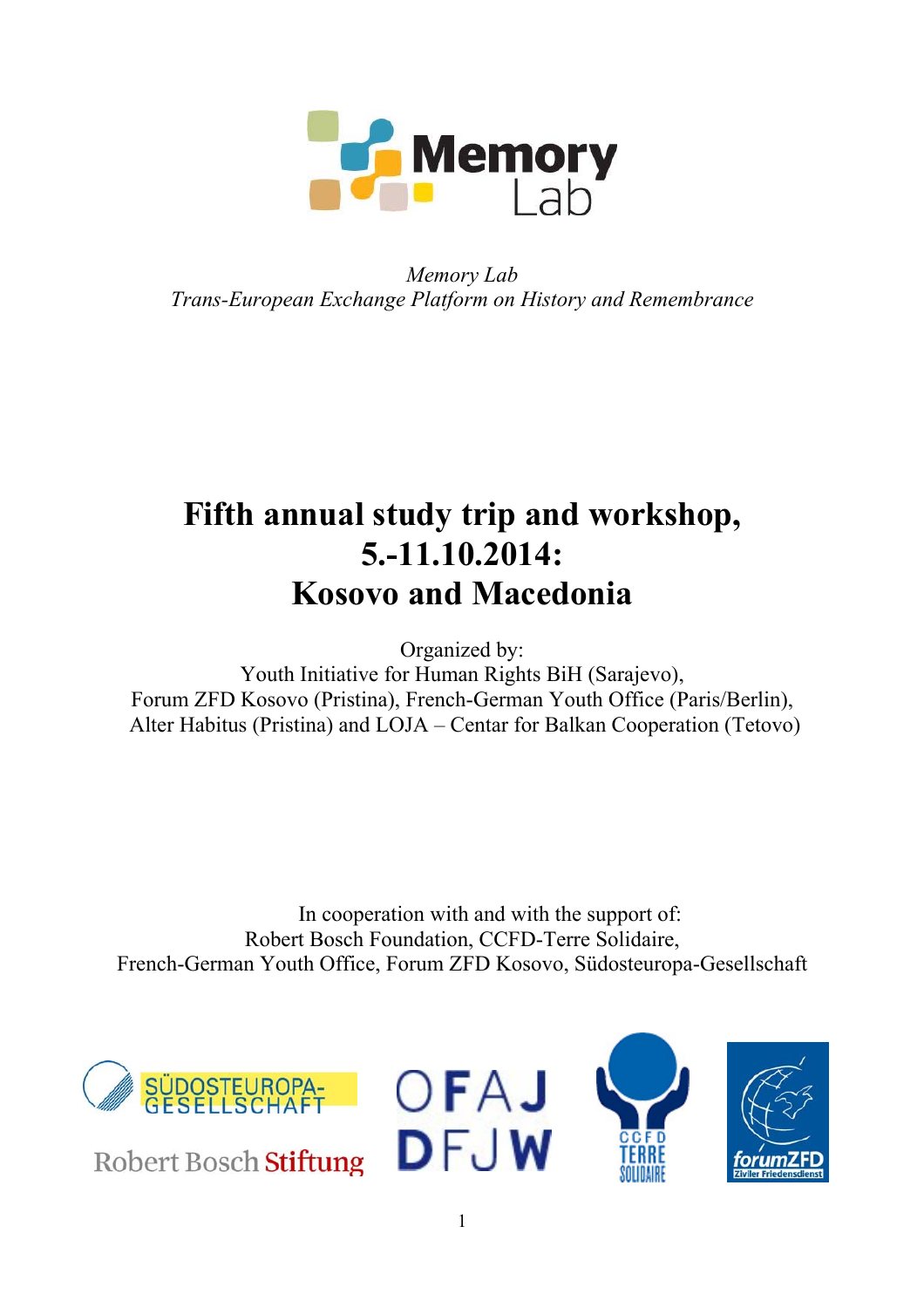*Memory Lab Trans-European Exchange Platform on History and Remembrance* 

# **Fifth annual study trip and workshop, 5.-11.10.2014: Kosovo and Macedonia**

Organized by the Youth Initiative for Human Rights BiH (Sarajevo), Forum ZFD Kosovo (Pristina), the French-German Youth Office (Paris/Berlin), Alter Habitus (Pristina) and LOJA – Centar for Balkan Cooperation (Tetovo)

In cooperation with and with the financial support of: Robert Bosch Foundation, CCFD – Terre Solidaire, French-German Youth Office. Forum ZFD Kosovo, Südosteuropa-Gesellschaft

#### **1. Development and aims of the platform:**

The trans-European platform "Memory Lab" brings together initiatives in the field of dealing with difficult pasts (wars, dictatorship) from different countries of Western/Central Europe and the Western Balkans. The aims of this informal platform are to deepen mutual knowledge, exchange experiences, build capacities, facilitate contacts and realize common projects. Its general purpose is to strengthen self-critical and constructive approaches of dealing with the past as part of civic education and democracy-building, and to contribute to the integration of the countries of the former Yugoslavia into a common European civil society and memory space. The platform is organized around an annual study trip and workshop. The project was launched, under the name "Dealing with difficult pasts in the Western Balkans and Western/Central Europe", in June 2010 with a first workshop in Sarajevo, and continued in 2011 with a workshop in Prijedor, and a study trip to Jasenovac, Donja Gradina and Vukovar. In 2012, the next edition took place in France, including visits at the "Historial of the Great War" in Péronne, the "Mémorial de la Shoah" and of the village of Oradour-sur-Glane, and in 2013 the fourth study trip and workshop was organized in Germany (Berlin and Ravensbrück) and at the German-Polish border (Frankfurt/Oder and Slubice). - Several bilateral or multilateral cooperation and activities involving different participating organizations have resulted from these annual meetings. For more information see: http://www.memorylab-europe.eu/

#### **2. Target group:**

40 representatives of memorial centers, historical museums, NGOs and other organizations/ initiatives from South Eastern Europe (especially Bosnia and Herzegovina, Croatia, Kosovo, Macedonia and Serbia) on the one hand, and from Western and Central Europe (especially France and Germany) on the other hand, who are active in the field of dealing with difficult pasts (wars and dictatorships in Europe during the  $20<sup>th</sup>$  century), especially around memory sites and in the educational field.

#### **3. Study trip and workshop 2014 in Kosovo and Macedonia:**

After France and Germany, the fifth edition of the annual study trip and workshop will return to South Eastern Europe and take place from  $5<sup>th</sup>$  to  $11<sup>th</sup>$  October 2014 in Kosovo and Macedonia. The specific aims of this study trip and workshop are: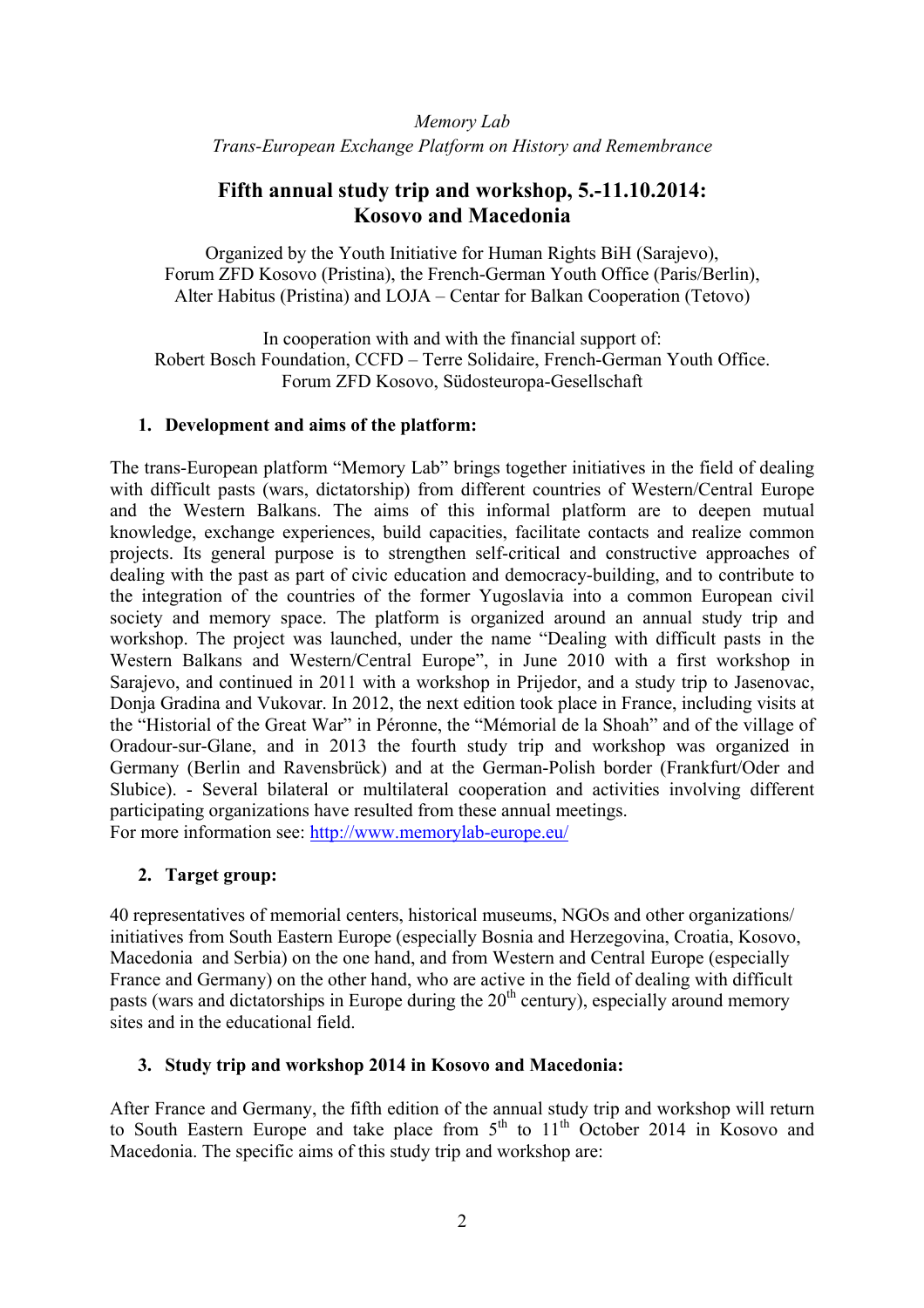- To explore and discuss current memorialization challenges in Kosovo and Macedonia related to the three following topics: Dealing with the communist past ; Dealing with the recent armed conflicts (Kosovo 1998/99, Macedonia 2001); Building of new collective identities (independent Kosovo, "Skopje 2014").
- To connect the experiences from Kosovo and Macedonia with the situations and remembrance-work in other European countries
- To deepen contacts and cooperation and to provide a space to develop future activities between the participants of the platform

#### **Program:**

# **Sunday, 5 October 2014:**

Arrival to Pristina / Hotel Begolli From 20.00 on: Welcome Dinner at hotel Begolli

# **Monday, 6 October 2014:**

8.45: Walk to the workshop venue (EU Information and Cultural Centar)

9.00: Introduction into the program and presentation of the participants

10.30: "Kosovo, between history and memory": an introduction by Dr. Nita Luci (Cultural Anthropologist / University of Pristina)

11.30: Transfer by bus to Gazimestan, Visit of the Gazimestan-Monument commemorating the 1389-battle of Kosovo

12.45: Transfer to Prekaz, and lunch break (lunch bags)

13.30: Visit of the Memorial Complex "Adem Jashari" in Prekaz

15.00: Departure to Pristina, arrival in Pristina around 16.00

16-17.00: Break

17.00: Workshop with Saranda Bogujecvi, author of the exhibition "The Bogujevci – a visual history"

19.30: Joint Dinner

# **Tuesday, 7 October 2014:**

Until 9.00: Check-out of the hotel

9-12.00: Memory Walk through Pristina: visits of the Monuments "Brotherhood and Unity", "Boro and Ramiz", Martyr's Cemetary Prishtina, Private School House "Sami Frasheri". In three parallel groups, with Dr. Nita Luci (Cultural Anthropologist / University of Pristina) Linda Gusia (Sociologist / University of Pristina) Hajrulla Ceku (Executive Director *Ec Ma Ndryshe*)

12-13.00: Exchange about the visits

13.00: Joint lunch

15-19.00: "Memory market" and public discussion at the EU Information and Cultural Centar Pristina (EUICC)

- ‐ 15-16.00: Informal "Memory Info Market" presenting different organizations participating at Memory Lab
- ‐ 16-18.00: Public discussion: "Memory challenges in Kosovo and the region" With Bekim Blakaj (Executive Director, *Humanitarian Law Centar Kosovo*), Ljiljana Milić (President *Božur*); Marie-Ursula Kind (Senior Adviser on Transitional Justice, *United Nations Kosovo Team*), Orli Fridman (Academic Director, *Peace and Conflict Studies in the Balkans*, Belgrade), Kushtrim Koliqi (Executive Director *Integra*), Abdullah B. Ferizi (DWP Project manager, *Forum ZFD Kosovo*)
- ‐ 18–19.00: Reception buffet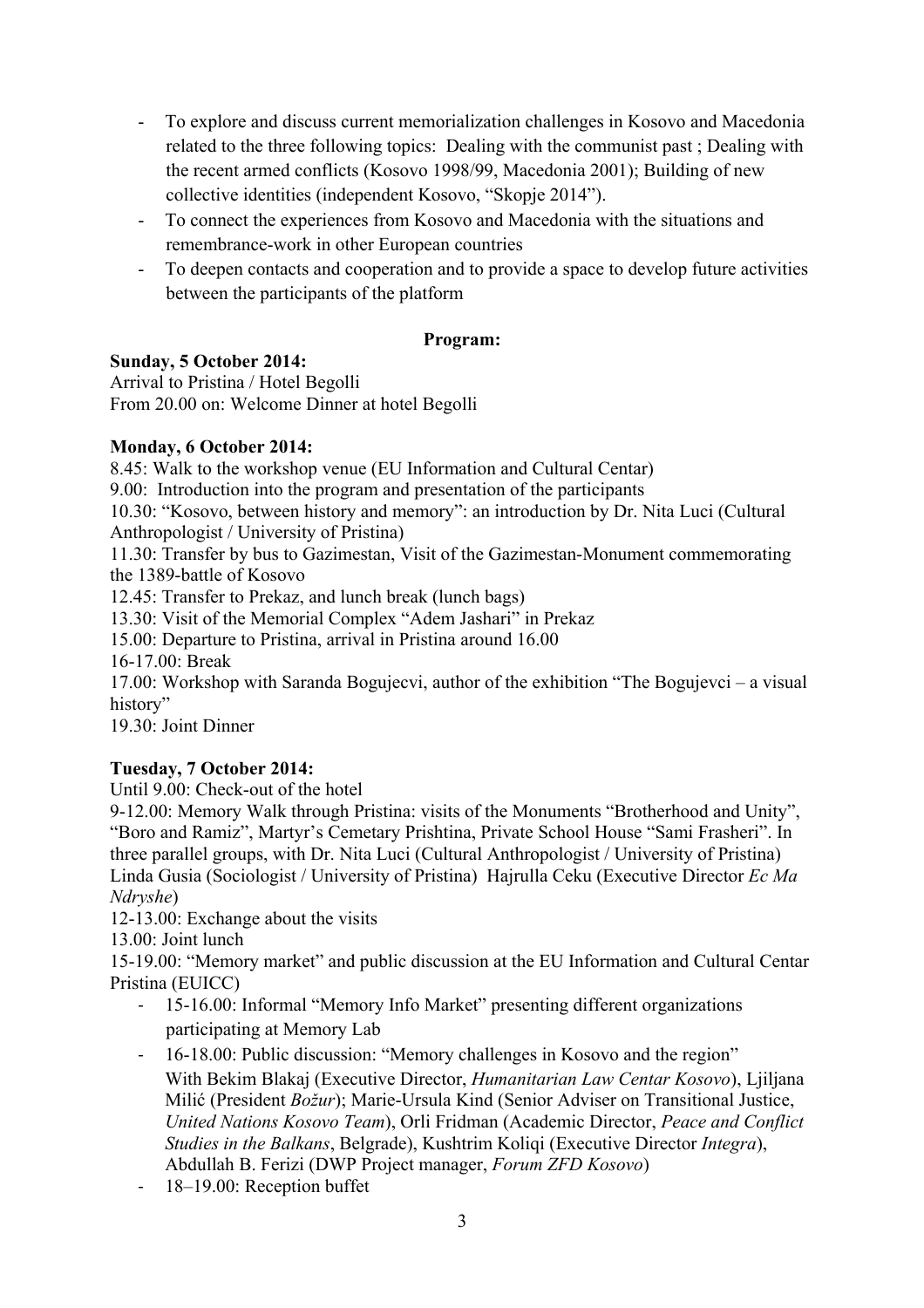19.30: Departure by bus to Skopje, arrival at Hotel Continental in Skopje around 21.30

#### **Wednesday, 8 October 2014:**

9.30–10.00: Introduction "Exploring Skopje 2014" / Giving of tasks

10.15–14.30: Exploration of the city centar of Skopje, in small groups. Lunch in small groups 15.00-18.00: "Skopje 2014" – exchange of impressions from the exploration and discussion with Dr. Goran Janev (Social Anthropologist, Sts Cyrils and Methodius University, Skopje) and Sanja Radjenovic-Jovanovic (President of the Association of Architects in Macedonia). Coffee break from 16.15-16.45.

18.45: Joint dinner

20.15: Documentary films screening about Skopje 2014 (optional)

#### **Thursday, 9 October 2014:**

9–10.15: Discussion about Memory Lab 10.15-10.30: Coffee break 10.30–12.00: Parallel working groups / Planning of joint activities and projects 12.30: Travel by bus to Tetovo 13.30: Lunch in Tetovo 14.30–17.15: Visit of Memory Sites: Museum of Communist Party of Macedonia ; Albanian Memorial of 2001 Conflict; Macedonian Memorial of 2001 Conflict in Neprošteno Village 17.30: Transfer to Skopje / arrival in Skopje at 18h15 Free evening / individual dinner

#### **Friday, 10 October 2014:**

9–10.00: Feedback session about the visits in Tetovo

10–11.30: Mapping Similarities and Differences in Memorialization in Europe : Preparation in country-groups, including coffee break

11.30–12.30: Plenary: Mapping Similarities and Differences in Memorialization in Europe – presentation and discussion, Part 1: Dealing with Communist Past, and Dealing with Recent Armed Conflicts

 $12.45 - 14.30$  Joint Lunch

14.30–15.45: Plenary: Mapping Similarities and Differences in Memorialization in Europe: presentation and discussion, part 2: National Identity Building, and Additional Topics 15.45–16.00: Coffee Break

16–17.00: Evaluation of the workshop and study trip, and Conclusions

17–18.00: Additional time for planning of joint activities and projects

18h15: Joint Diner

Evening: Participation at the Opening of the German Film Festival in Skopje (optional)

# **Saturday, 11 October 2014:** Departure of the participants

# **4 . Working Languages:**

English and Bosnian/Croatian/Serbian (with simultaneous or consecutive translation). Some presentations might take place in Albanian or Macedonian, with translation into English and  $B/C/S$ . The public discussion in Pristina the  $7<sup>th</sup>$  October will take place in English. Albanian and B/C/S, with simultaneous translation.

#### **5. Accommodation and workshop venues**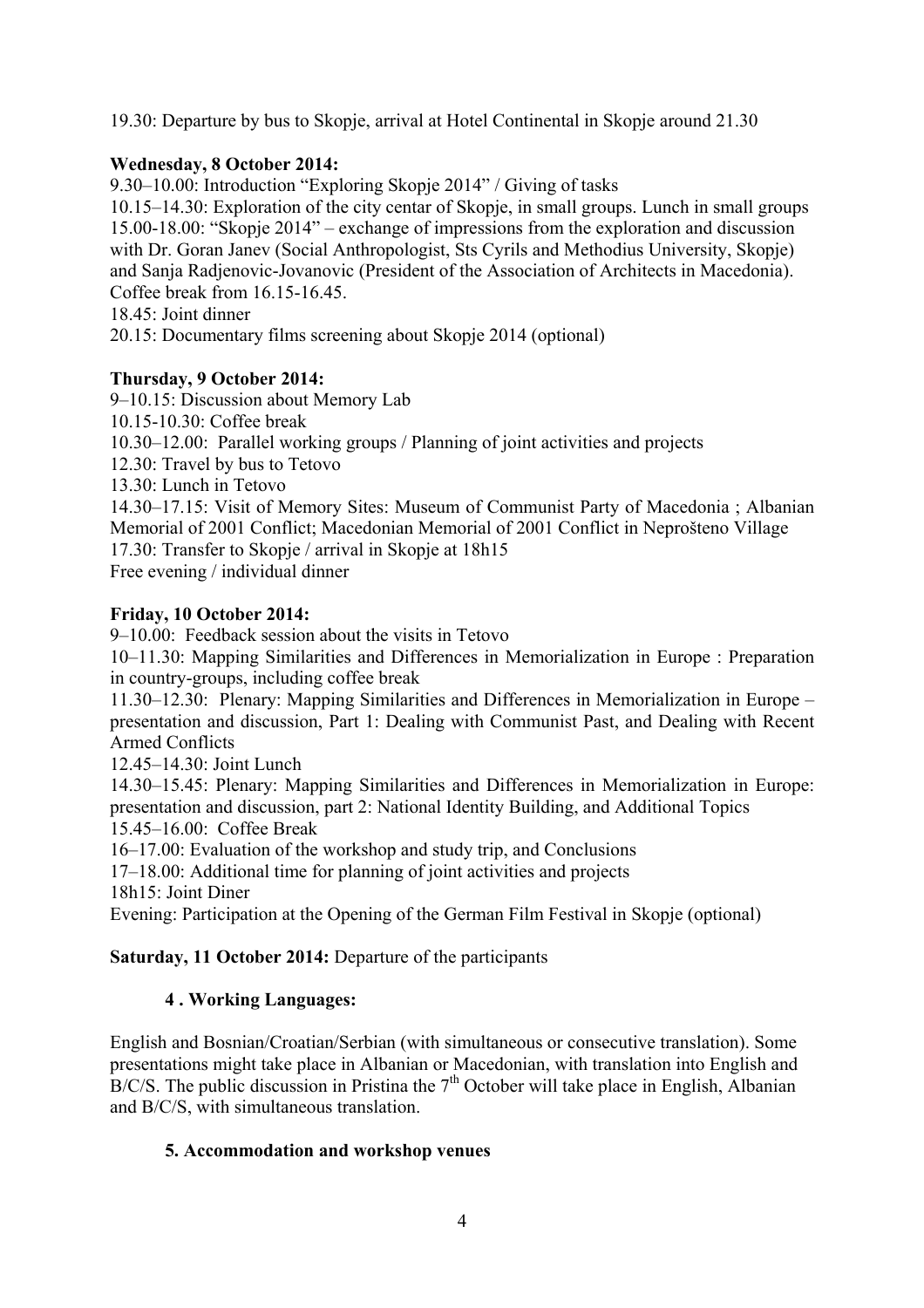Accommodation in Pristina (from  $5<sup>th</sup>$  to  $7<sup>th</sup>$  October) and in Skopje (from  $7<sup>th</sup>$  to  $11<sup>th</sup>$  October):

# **Hotel Begolli**

Maliq Pashë Gjinolli 8, 10000 Prishtine, Kosovo Tel : 00381(0)38244277, 00377(0)44308093, 00386(0)49308093 Email: hotelbegolli@gmail.com http://www.hotelbegolli.com/

# **Hotel Continental**

Boulevard Aleksandar Makedonski bb, Skopje 1000, Macedonia **Tel:**+389 2 313 3333, +389 2 3 116 599, + 389 2 3 206 000 Email: info@hotelcontinental.com.mk http://www.hotelcontinental.com.mk/

The accommodation is foreseen in double-rooms or single-rooms.

The workshop venue in Pristina is: EU Information and Cultural Centar Pristina (EUICC) Str. "Mother Teresa" nr.16 , 10000 Pristina, Tel: +381 (0) 38 25 99 99 http://www.euicc-ks.com/

The workshop venue in Skopje is Hotel Continental (address see above)

# **5. Practical information**

Arrival is foreseen Sunday  $5<sup>th</sup>$  October 2014, and departure Saturday 11<sup>th</sup> October 2014. The organizers will cover the costs for the accommodation and meals for the length of the program, the program, the translation, the transport during the study trip and the workshop. The travel costs to Pristina / Skopje for the participants from the Western Balkans will be reimbursed by the organizers on the basis of the cheapest possible travel prices and on presentation of the bills/receipts. For the participants living in Bosnia and Herzegovina, a bus trip will be organized the  $5<sup>th</sup>$  October from Sarajevo to Pristina, and the  $11<sup>th</sup>$  October from Skopje to Sarajevo. For the participants coming from Western/Central Europe, it is expected that that their travel costs are covered by their institution ; if the institution cannot take over the travel costs, the travel ticket might be reimbursed up to a certain amount, depending of the available budget.

# **6. Contacts organization team:**

*Korab Krasniqi*, Forum ZFD Kosovo, http://www.forumzfd.de/kosovo,

krasniqi@forumzfd.de, Mob : +386 49 10 10 33

*Bujar Luma,* Centar for Balkan Cooperation LOJA, bujarluma@gmail.com, Mob: +389 70 36 09 70

*Lejla Mamut,* Sarajevo / Skopje, lejla.mamut@trial-ch.org, +387 62 38 69 34

*Alma Mašić,* The Youth Initiative for Human Rights in BiH, www.yihr.org, alma@yihr.org, +387 62 33 66 75

*Frank Morawietz,* French-German Youth Office (DFJW/OFAJ), Berlin/Paris, www.dfjw.org, frankmorawietz@web.de , Mob: +49 17 36 94 87 93

*Dr. Nicolas Moll* (general coordination), Sarajevo / Paris, moll.nicolas@gmail.com, Mob: +387 62 92 74 07, +33 6 47 55 75 73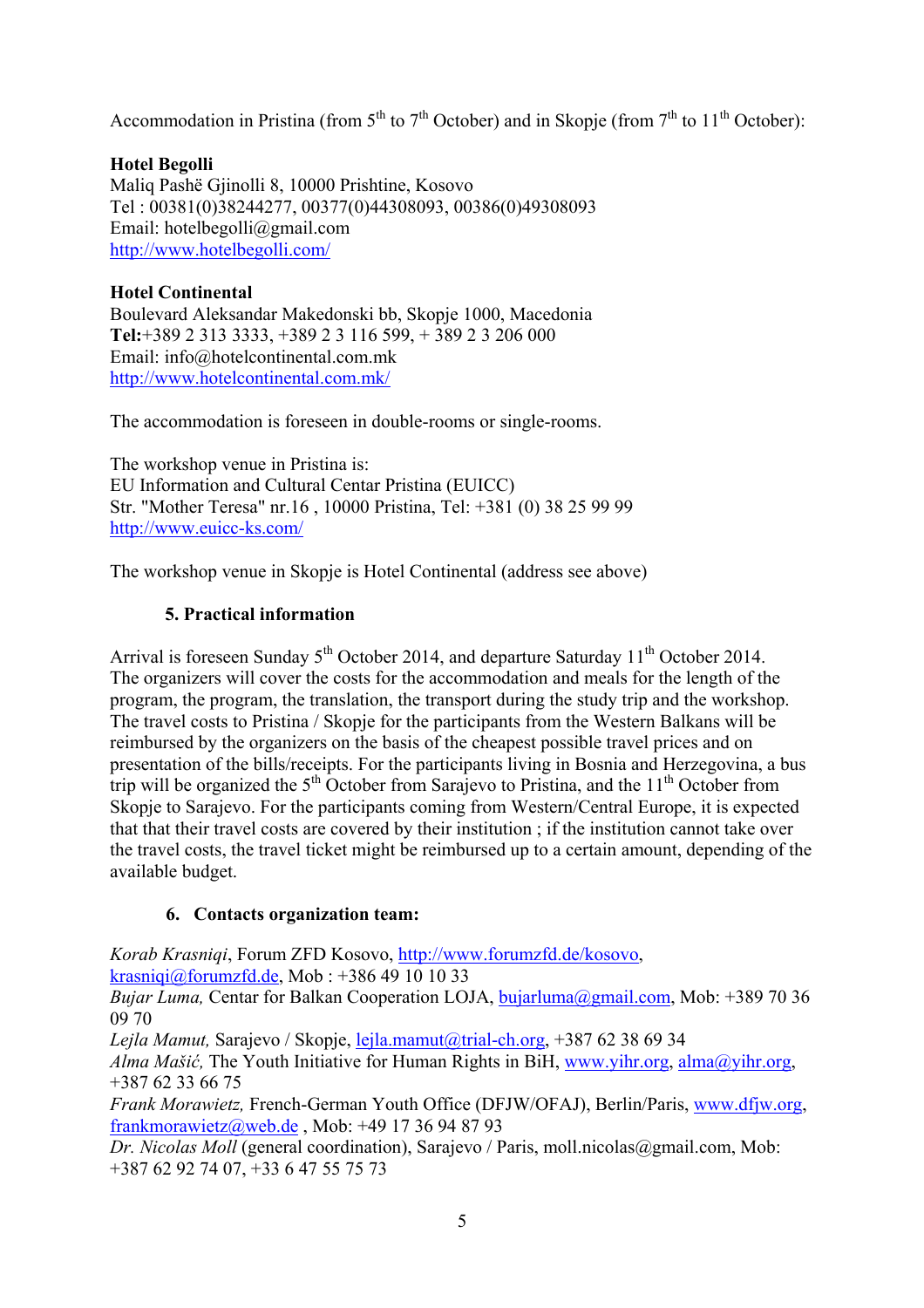# **Participants « Memory Lab » 2014**

| <b>Name</b>                | Organization                       | <b>Function</b>                          | <b>Town</b>       |
|----------------------------|------------------------------------|------------------------------------------|-------------------|
| Kristina Babić             | Association "Breza"                | Project Coodinator                       | Osijek (HR)       |
| Tamara                     |                                    | Freelance historian / PhD                | Zagreb (HR)       |
| <b>Banjeglav</b>           |                                    | Student                                  |                   |
| <b>Julie Biro</b>          |                                    | Documentary filmmaker                    | Paris $(F)$       |
| Ervin Blažević             | Optimisti 2004 Kozarac             | President                                | Prijedor (BiH)    |
| Laura                      | Anne Frank House / University      | Freelance historian / PhD                | Amsterdam         |
| <b>Boerhout</b>            | of Amsterdam                       | Candidate                                | (NL)              |
| <b>Judith Brand</b>        | Forum ZFD BiH                      | Program Manager                          | Sarajevo (BiH)    |
| <b>Griet Brosens</b>       | Belgium Nationals Institute for    | Historian, in charge of                  | Brussels (B)      |
|                            | War veterans                       | educational remembrance-                 |                   |
| Venera Čočaj               | Regional Youth Memoralization      | projects<br>Participant/team leader      | Poreč (HR)        |
|                            | project - Internews/ YIHR          |                                          |                   |
| Djurđa Djukić              | <b>Centar for Practical Policy</b> | Project coordinator                      | Beograd           |
|                            |                                    |                                          | (SRB)             |
| Leotrim                    | Youth Action Council - Prizren     | <b>Executive Director</b>                | Prizren           |
| Gërmizaj                   |                                    |                                          | (Kosovo)          |
| Erla Gjinishi              | <b>Alter Habitus</b>               |                                          | Prishtina         |
|                            |                                    |                                          | (Kosovo)          |
| <b>Alain Gueraud</b>       | DRJSCS du Limousin                 | <b>CEPJ</b>                              | Limoges (F)       |
| Frederick                  | Historial of the Great War         | <b>Second Curator</b>                    | Péronne (F)       |
| <b>Hadley</b>              |                                    |                                          |                   |
|                            |                                    |                                          |                   |
| Elma                       | Historical museum of BiH           | Director                                 | Sarajevo (BiH)    |
| Hašimbegović               |                                    |                                          |                   |
| <b>Visar</b>               | <b>IPSIA Kosovo</b>                | Program manager                          | Prizren (BiH)     |
| <b>Haxhifazliu</b>         |                                    |                                          |                   |
| Tanja                      | University of Mainz                | French-German                            | Mainz $(D)$       |
| Herrmann<br><b>Jasmina</b> | YIHR Serbia                        | cooperation office<br>Coordinator of the |                   |
| Lazović                    |                                    |                                          | Belgrade<br>(SRB) |
|                            |                                    | program for Transitional<br>Justice      |                   |
| <b>Bujar Luma</b>          | LOJA - Centar for Balkan           | Director                                 | Tetovo (MK)       |
|                            | Cooperation                        |                                          |                   |
| Angelika                   | Ravensbrück Memorial               | <b>Educational Department</b>            | Ravensbrück       |
| <b>Meyer</b>               |                                    |                                          | (D)               |
| Ana Kršinić –              | Croatian Museum of                 | Research assistant                       | Zagreb (HR)       |
| Lozica                     | Architecture                       |                                          |                   |
| Korab                      | Forum ZFD Kosovo                   | Project Manager                          | Prishtina         |
| <b>Krasniqi</b>            |                                    |                                          | (Kosovo)          |
| Carine                     | ONAC National office for war       | Coordinator Memory and                   | Montpellier       |
| Leveque                    | veterans and war victims           | communication                            | (F)               |
| <b>Ružica</b>              | Festival "Half way"                | Program editor and the                   | Užice (SRB)       |
| Marjanović                 |                                    | Festival founder                         |                   |
| Alma Mašić                 | Youth Initiative for Human         | Director                                 | Sarajevo (BiH)    |
|                            | 6<br><b>Rights BiH</b>             |                                          |                   |
| <b>Djordje</b>             | Memorial Site Jasenovac            | Senior curator                           | Jasenovac         |